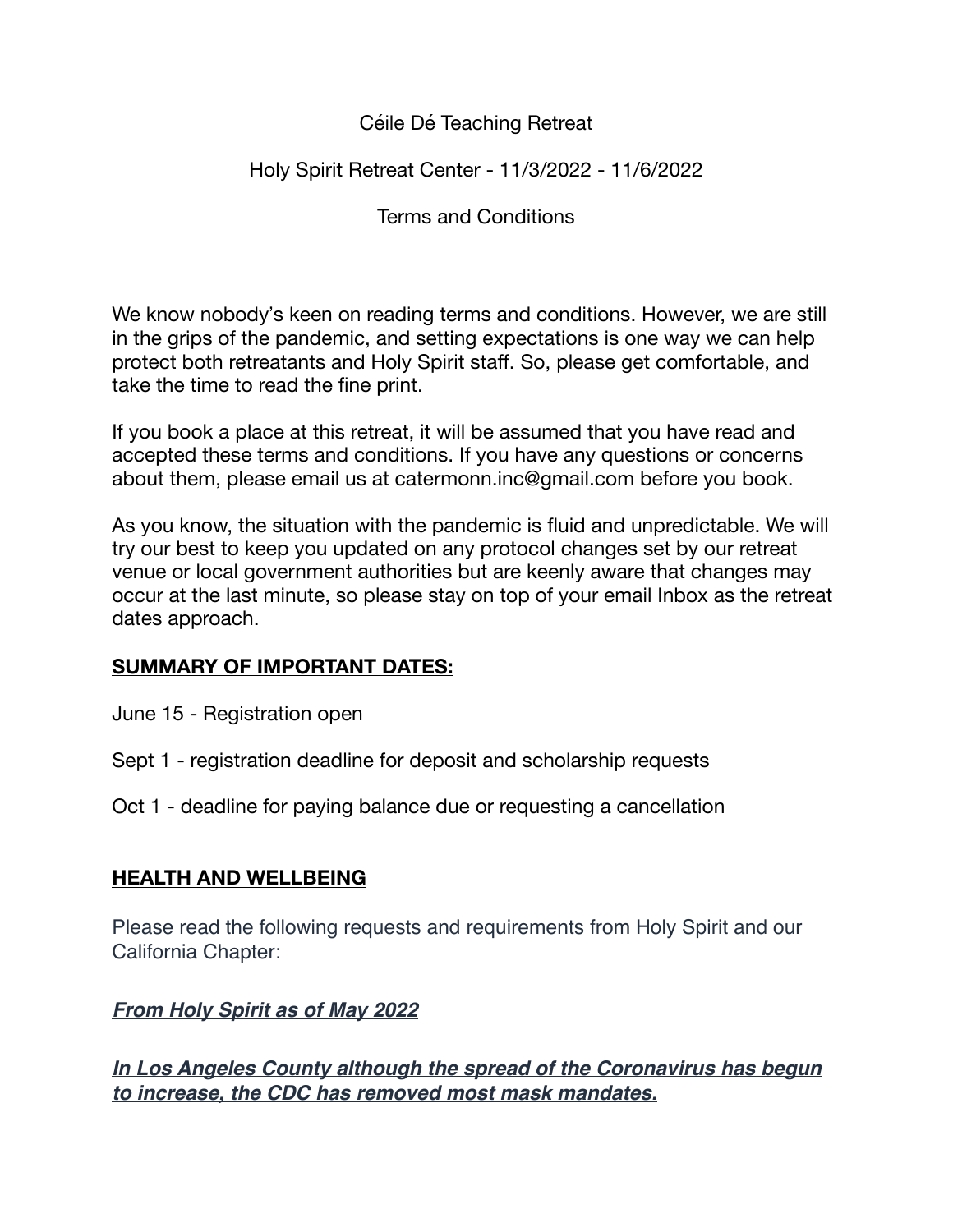*We can no longer require mask wearing, but strongly urge that all visitors to the Center wear a mask when indoors with large groups.*

*At check-in we ask that you present a CDC Card for vaccinations or a negative COVID test result received within 72 hours of your arrival. Home tests are fine.*

*Please practice social distancing of 3 to 6 feet if possible. Please wash your hands often and use hand sanitizer, especially when in the guest kitchen. In the dining room, we ask our guests to wear a mask and use hand sanitizer when going through the serving line. We are now allowing six people per table in the dining room for meals.*

*If pandemic conditions continue to change, our COVID protocol will be updated accordingly and you will be notified.* 

### **From our California Chapter**

**\*\***All retreatants are responsible not only for their own health and well-being but that of others including the staff at Holy Spirit.

\*\*In accordance with Holy Spirit requirements and our California Chapter, you must present a copy of your vaccination record or negative COVID TEST within 72 hours of your arrival.

\*\*While Holy Spirit asks that retreatants wear masks when indoors with large groups, protocol for our own meeting rooms will depend on attendee needs and conditions at the time of the retreat and will be discussed at our opening session. Gaiters/buffs, bandanas, and masks with uncapped valves are not acceptable. N95 and KN95 masks are recommended. Our Calif Chapter will also have masks on hand.

\*\*If a retreatant develops Covid symptoms during the retreat, they will be asked to self-isolate and take a rapid antigen test. If the result is positive, they will be asked to leave the retreat immediately and return home. **Each of us needs to have a travel plan to handle such a situation.** 

**\*\*If you are a retreat resident: Please do not leave the grounds during your stay, to avoid the possibility of contracting COVID or other illness and bringing it in to Holy Spirit.**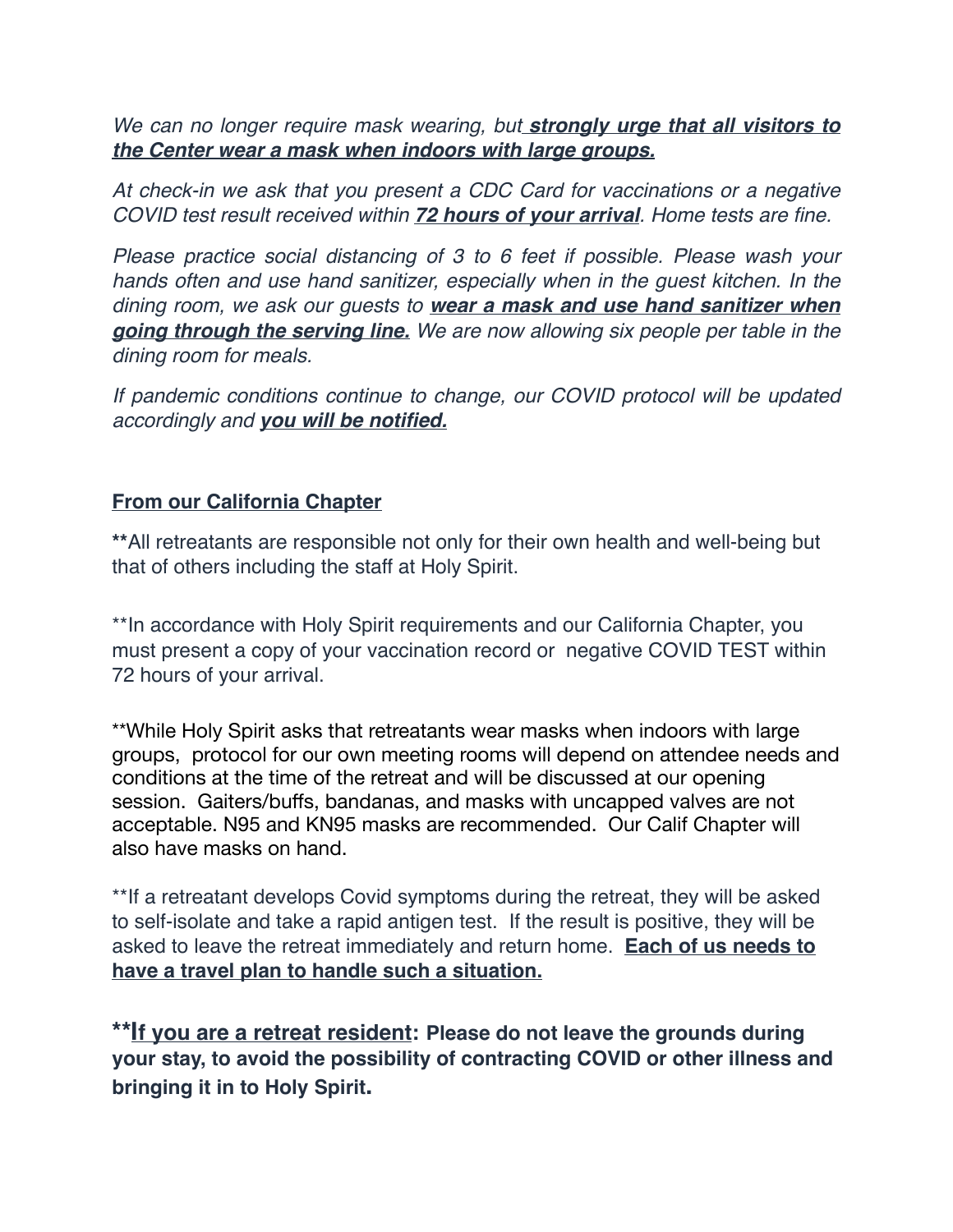# **\*\*If you are a retreat commuter: Please limit your exposure off-site to avoid the possibility of contracting Covid or other illness and bringing it to Holy Spirit.**

## **BOOKING, SCHOLARSHIPS & CANCELLATIONS:**

1. Please book quickly to ensure your place, as places are limited. Booking will be offered first to caimeachs in groups associated with this retreat site. On June 15, booking will be opened to the public. Any caimeach who has not booked by then may lose the chance of a place.

2. Rooms can be offered on a single-occupancy basis this year, each with a private bath ensuite. A double-occupancy rate will be available for those who wish to share a room (also with ensuite bath) with another specified retreatant, who must be identified on the registration form. **We request that you find your own roommate.** 

3. The retreat fee is \$502 for a private room, \$436 for a shared room; Commuter: \$340 - rates include all meals. A **non-refundable \$100 deposit** is payable upon booking. Payment for the balance must be received by **October 1**. If your balance remains unpaid after that date and we have not heard from you, we will assume that you have cancelled your registration and will offer your place to someone on the waiting list.

4. The retreat fee covers only the teacher's travel and accommodations and does not include any financial exchange for the teachings themselves. *A Deercc offering for the teachings is expected in addition to the \$502/\$436/\$340 cost for accommodations, and will be collected on the last day of the retreat. Please read about this spiritual practice of giving before you register.* 

5. Scholarships for retreat registration costs (**but not for travel expenses or deercc)** are available as Termonn Trust funds allow. Be sure to register and pay your deposit by September 1, 2022 and follow the instructions on the Scholarships page.

6. Please plan to be present for the whole retreat. Places are limited, so please do not register if you cannot commit to being present for the whole retreat. Arrival is from 4pm (no earlier, please) on Thursday, November 3. Please arrive in time for dinner at 6pm. The retreat ends with a final session on Sunday, November 6, and is expected to conclude by about 1pm